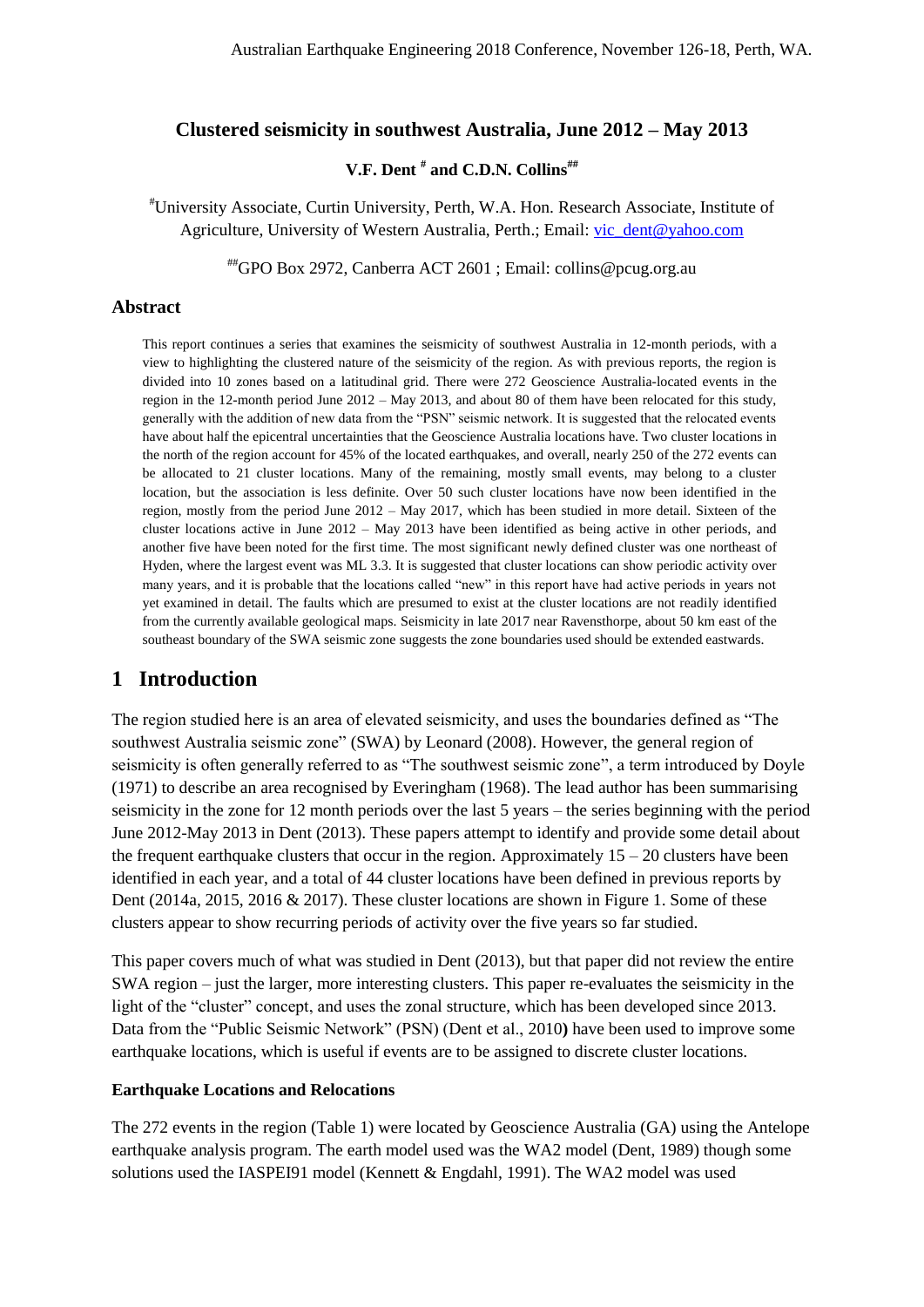exclusively until 2012, and the IASPEI model has been used since 2014. The WA2 model has generally faster P and S velocities than the IASPEI model. For this report, about 50 of the 200 events were relocated using the WA2 model and the EQLOCL location program. Metadata from the GA database indicates that this model and location program were used by GA for its WA locations until 2009. The relocations made in this report include data from the PSN network, where available, to reduce the uncertainties in the epicentral parameters.

The GA seismic stations are concentrated towards the centre of the SWA zone. Events in the centre of the zone can generally be well located, but events at the margins, or outside the seismic network, will necessarily have larger uncertainties in their locations, unless temporary stations were deployed in the epicentral region to provide extra data.



Many of the relocations correlate well with the GA locations, particularly for those near the centre of the zone, and where the same earth model was used. Comparing solutions which were derived using the WA2 model vs IASPEI suggests the slower velocities of the IASPEI model may cause a shift in location of about 5 km relative to the WA2 solution, depending of the location of the stations relative to the epicentre.

### **Cluster Definitions**

A cluster is defined where there are two or more similar events (i.e. less than  $\sim 1.0$  magnitude unit difference) within  $\sim$  5 km of each other. They may be several months apart. If the smaller event is much smaller (difference in magnitudes  $> 1$ ), it may be treated as an "isolated" mainshock/aftershock event, and not considered a cluster event. However, most of the events studied here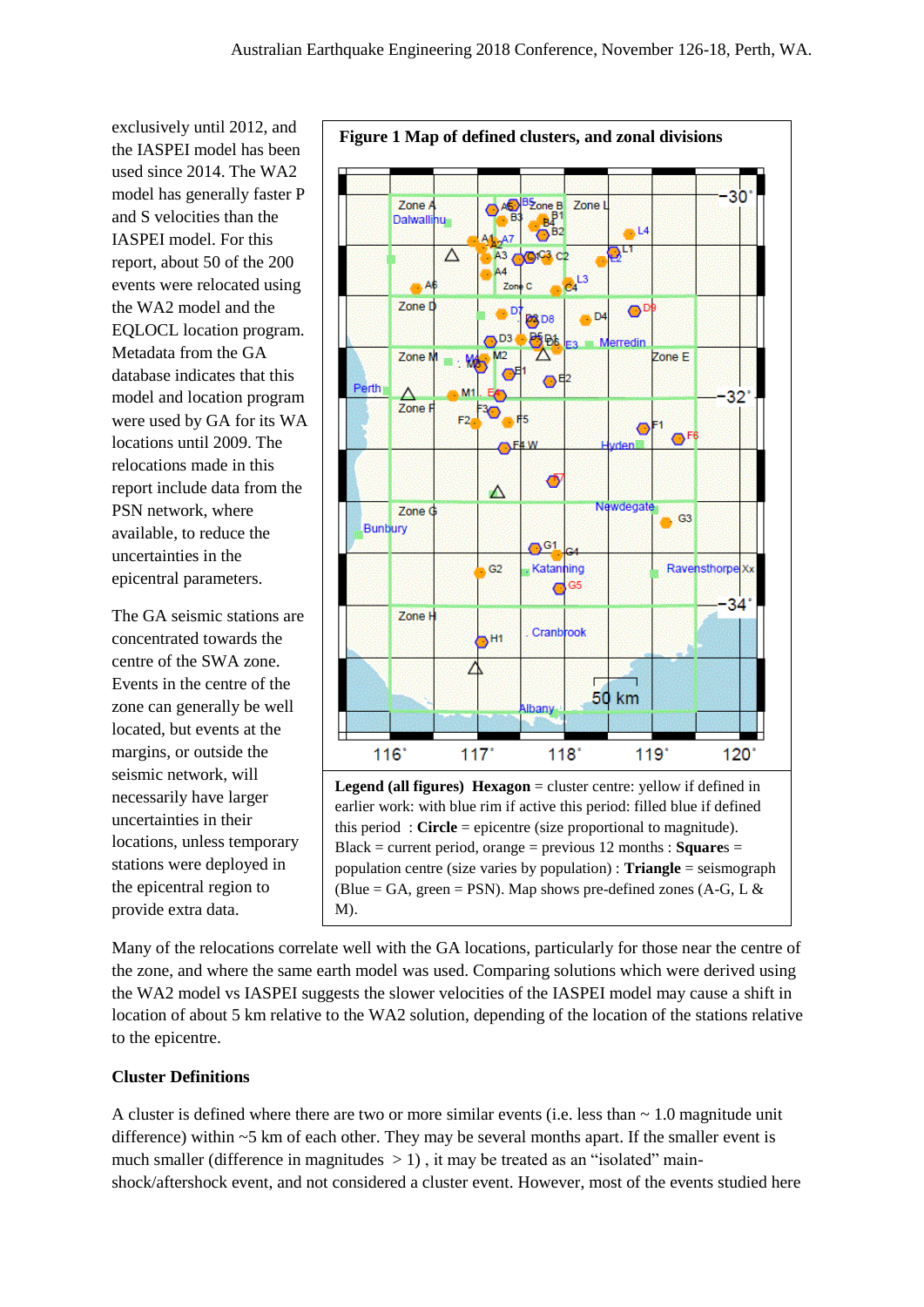fall into the former category. Clustering implies some kind of dependency between the events, the causes of which are outside the scope of this report.

Many of the seismic clusters in the SWA seismic zone contain a high proportion of events with magnitudes close to the maximum magnitude of the sequence. These larger events may be distributed throughout the course of the episode, and not concentrated at the beginning. Such seismic episodes are often referred to as "swarms". Much time could be spent arguing about the definitions used, but the object of this paper is to summarise the activity in 2012-2013, and refinements of the definitions is probably best left to future work.

## **Overview of seismicity, June 2012 – May 2013**

The seismicity for the year is plotted in Figure 2. Table 1 summarises the annual seismicity from 2012 to 2018,

using data extracted from the GA on-line data base. The table suggests that 2012-2013 was a relatively average year, with 272 events recorded in total, of which 169 above ML 2.0. The largest event was ML 3.5 (near Beacon on 18 July 2012). As has been noted before, the seismicity was highly clustered, and most of the seismicity came from two locations about 50 km apart – i.e., west of Beacon (about 66 events), and north of Koorda (about 120 events). One other location, north of Hyden, had significant activity with about 32 events, the largest being ML 3.3.

| Table 1 Summary of seismicity in southwest Australia, June 2012 – May 2018 |         |             |                                 |        |        |     |
|----------------------------------------------------------------------------|---------|-------------|---------------------------------|--------|--------|-----|
|                                                                            | 2012-13 | $2013 - 14$ | 2014-15 2015-16 2016-17 2017-18 |        |        |     |
|                                                                            |         |             |                                 |        |        |     |
| Total number events                                                        | 272     | 289         | 167                             | 73     | 209    | 245 |
| ML 2.0 and above                                                           | 169     | 195         | 115                             | 45     | 163    | 154 |
| ML 3.0 and above                                                           |         |             |                                 |        |        |     |
| Largest event $(ML)$                                                       | 3.5     | 3.4         | 3.3                             | 3.2    | 4.2    | 3.9 |
| Largest cluster $\&$                                                       | C1(120) | B2(54)      | B2(26)                          | B3(13) | L2(65) |     |
| number of events                                                           |         |             |                                 |        |        |     |

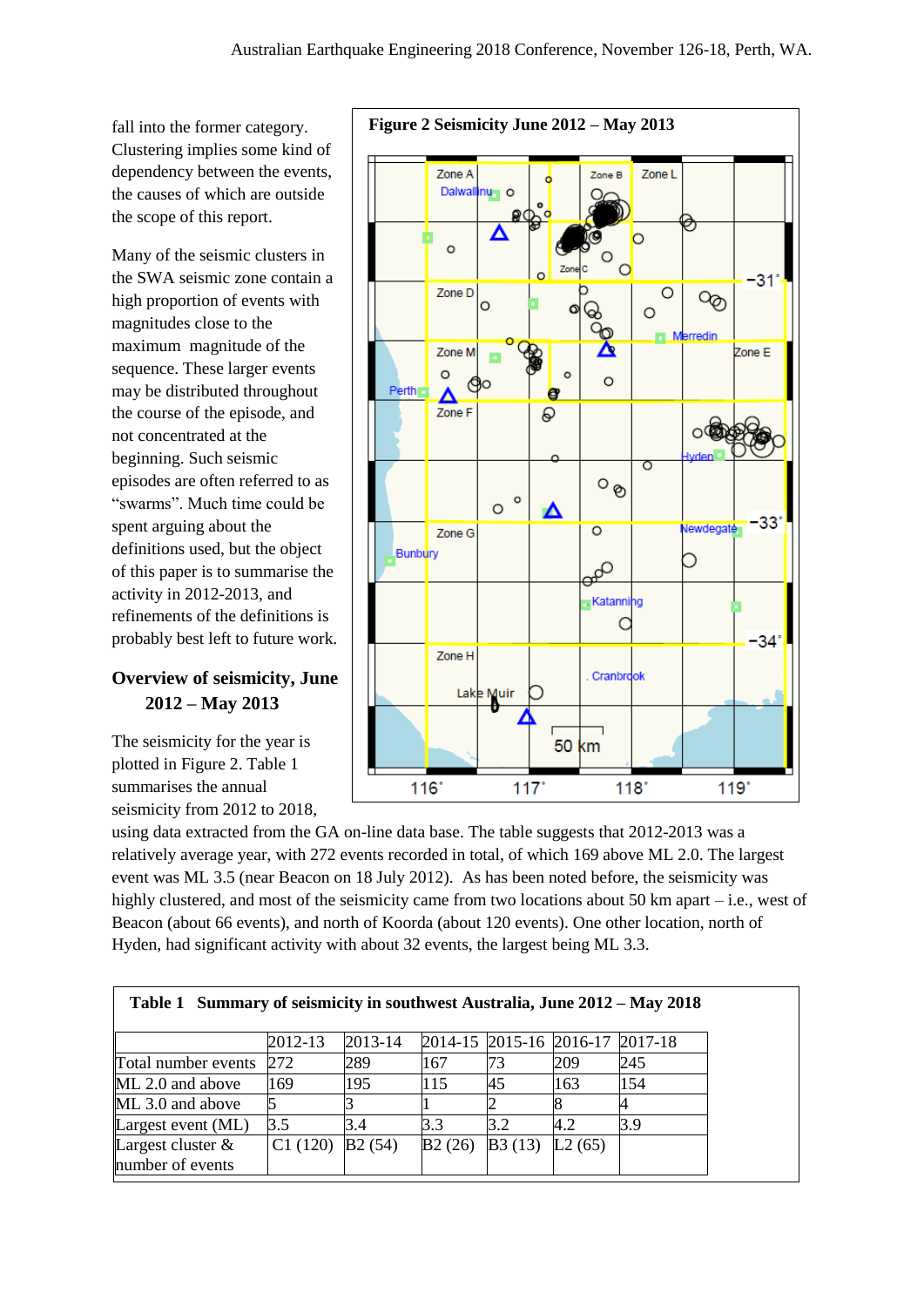## **2 A review of events June 2012- May 2013 by zone**

In this section, each of the 10 zones identified above are individually reviewed. As clusters are identified in a zone, they are added to Table 2. Significant events (ie, ML > 2.3) which are not part of a cluster, or events which may be part of an ill-defined cluster, are listed in Table 3.

| <b>Location</b>             | Label           | # of           | <b>Max</b>             | <b>Most active</b> | <b>Comments</b>                                                                                                      |
|-----------------------------|-----------------|----------------|------------------------|--------------------|----------------------------------------------------------------------------------------------------------------------|
|                             |                 | events         | mag                    | period             |                                                                                                                      |
| N of Kalannie               | A5              |                | 1.6                    | 9 Aug 2012         |                                                                                                                      |
| West of Beacon              | B <sub>2</sub>  | 66             | 3.5<br>$(\text{July})$ | Aug 2012           | Periods of activity before and after 2012-13<br>period. Many smaller events detected by a<br>short-term field survey |
| North of Koorda             | C1              | ~120           | 3.3<br>(May)           |                    | Active all year Periods of activity before and after 2012-13<br>period                                               |
| NE of Koorda                | C <sub>3</sub>  | (6?)           |                        |                    | Part of a swarm active 2012 until 2014                                                                               |
| <b>Bonnie Rock</b>          | L1              | 2              | 2.4                    | Aug 2012           | Cluster location was active in 2001                                                                                  |
| Nungarin                    | D4              | $\overline{2}$ |                        | 4 Aug 2012         |                                                                                                                      |
| SE of Wyalkatchem D8        |                 | $\overline{3}$ | 2.6                    | Dec 2012           |                                                                                                                      |
| N of Westonia               | D <sub>9</sub>  | 3              | $2.5\,$                | Apr 2013           | New, location poor, -31.15 118.80                                                                                    |
| N of Kellerberrin           | $\overline{D1}$ | $\overline{3}$ | $\overline{2.3}$       | Sep 2012           | Poor locations - not confident                                                                                       |
| S of Meckering              | M <sub>3</sub>  | $\overline{c}$ | $\overline{1.7}$       | 17 Jun 2012        |                                                                                                                      |
| NE of Youndegin             | E1              |                | 1.6                    | 23 Dec 2012        |                                                                                                                      |
| W of Bruce Rock             | E <sub>2</sub>  |                | 2.0                    | 19 Jan 2013        |                                                                                                                      |
| N of Dubelling              | E4              | 4              | 2.1                    | Sep 2012           | New. -31.98 117.25                                                                                                   |
| North of Hyden              | F1              | 12             | 2.6                    | Feb 2013           | Periods of activity before and after 2012-13<br>period; also active in 2006?                                         |
| N of Holt Rock              | F6              | ~10            | 3.4                    | 3-4 Mar            | New Poorly defined; -32.30 119.27                                                                                    |
| Morbinning                  | F <sub>3</sub>  | $\overline{c}$ | 2.3                    | 22 May 2013        |                                                                                                                      |
| Pingelly                    | F <sub>4</sub>  |                | 1.8                    | 27 May 2013        |                                                                                                                      |
| SW of Kulin                 | F7              | $\overline{4}$ | 2.2                    | Jan-May 2013       | New -32.81 117.87                                                                                                    |
| N of Katanning              | G1              | $\overline{4}$ | 2.3                    | 4 Aug 2012         |                                                                                                                      |
| Northwest of<br>Gnowangerup | G <sub>5</sub>  |                | 2.4                    | 19 Apr 2013        | New -33.84 117.94 Correlates 2017-2018<br>activity                                                                   |
| N of Rocky Gully            | H1              | 1              | 2.6                    | 22 May 2012        | Continuation of larger cluster of March 2012                                                                         |

### **Table 2 Properties of clusters active in the SWA zone, June 2012 – May 2013**

## **Zone A Burakin**

 $\sqrt{ }$ 

This zone was relatively quiet during the period, with 14 events, the largest being ML 2.3 on 14 September 2012 (Figure 3). Some of the events west of Burakin may be related to one of two cluster locations in the area (A1 & A2, Figure 3), but the closeness of the cluster locations, combined with epicentral uncertainties makes it hard to confidently assign events to a specific cluster location. Figure 3 shows about 15 events in the preceding 12-month period clustered around location A1.

A single small event  $(9<sup>th</sup>$  August 2012, ML 1.6) is noted very close to location A5, north of Kalannie, and is assigned to that location in Table 2.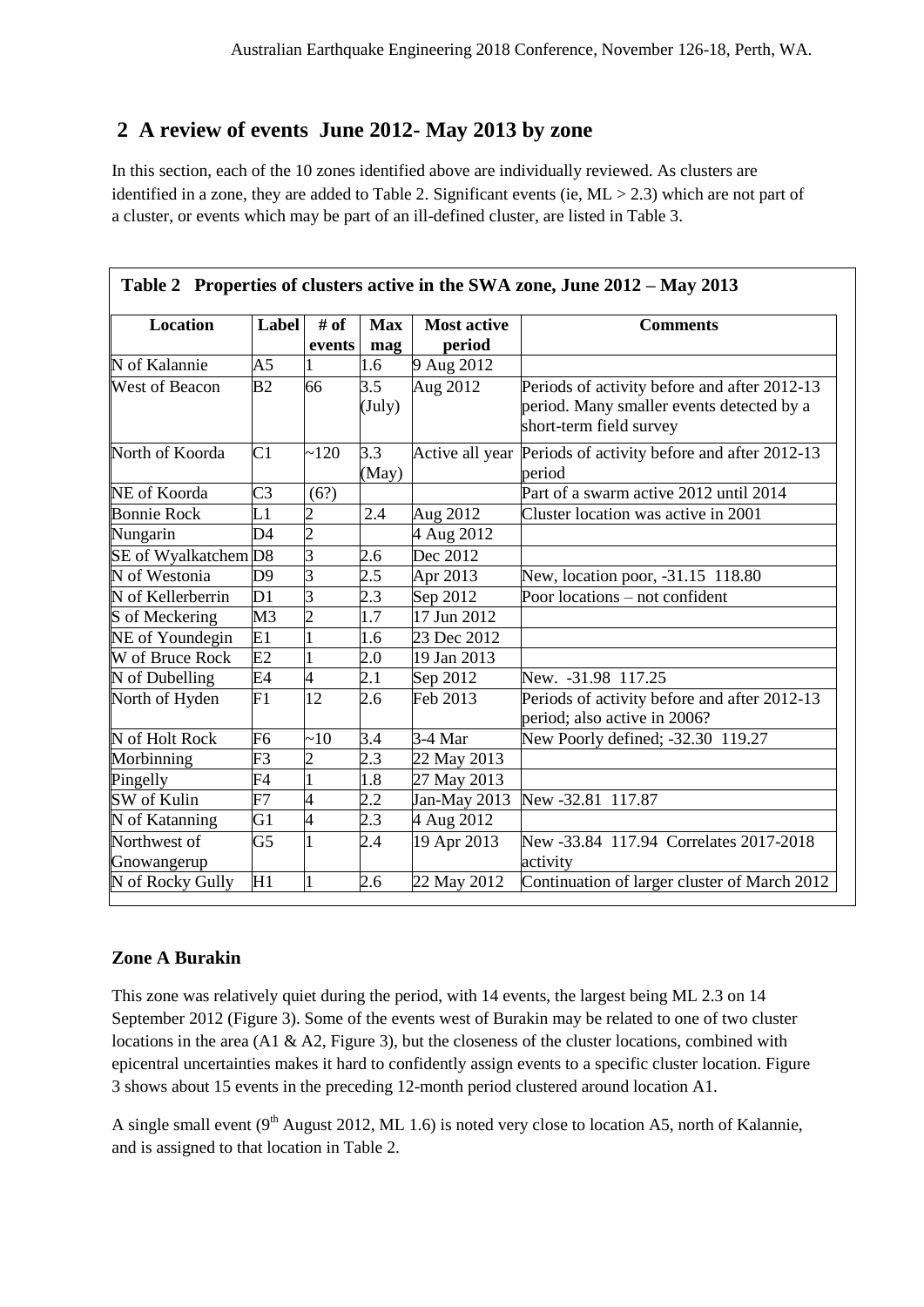One small event is noted south of Miling  $(20^{th}$  June, ML 1.8). Examination of seismogram data from Beacon shows a second event of similar size at this location 8 minutes earlier. This is therefore a potential cluster location, and has been added to Table 3 for future reference.

A small event south of Manmanning (ML 1.8, 29 July 2012) when relocated, moves about 30 km east to join the cluster of events north of Koorda, in zone C.

## **Zone B Beacon**

Although they are the smallest subdivisions of the SWA seismic zone, zones B and C are usually well represente in numbers of events. Zone B was quite active again in this

period, with 66 events which are distributed over a zone about 12 km wide, about 12 km west of Beacon (Figure 4). Many of the events were accompanied by loud "bangs". It is suggested that almost all these events have emanated from cluster location B2. This location was originally defined in Dent

(2014a), on the basis of relocations of about four events in the time period studied here. Support for the above definition, and a possible refinement of it, will be sought from three approaches, as given below.

**1) Relocations of some events including phase data from stations not previously used principally BEAC)**

Eleven events have been relocated, incorporating data from the PSN network, and the relocations are shown in Table 4, and Figures 5 and 6. Most of these relocations plot about 2 km to the southeast of location B2.

**2) Locations using temporary field station data**



**Figure 4 Seismicity of zones B and C, Jun 2012 – May 2013**  $R<sub>1</sub>$ re ℅ Ø B<sub>4</sub>  $48 \text{ km}$  from BFA  $30.4$  $\Omega$  $\circ$ acon ൽ Kulia  $\circ$ **Burakin**  $30<sub>6</sub>$  $rac{1}{c^3}$  $\circ$  $|cc2|$ ത Ċ  $\Omega$  $\circ$ VЕТ ٠  $\sim$  $\circ$ .  $\Omega$ 22 km from KOOG 30.8 **10 km** Akoorda  $117.2^{\circ}$  $117.4$  $117.6^{\circ}$  $117.8^{\circ}$  $118$ Legend: filled circles indicate event that have been relocated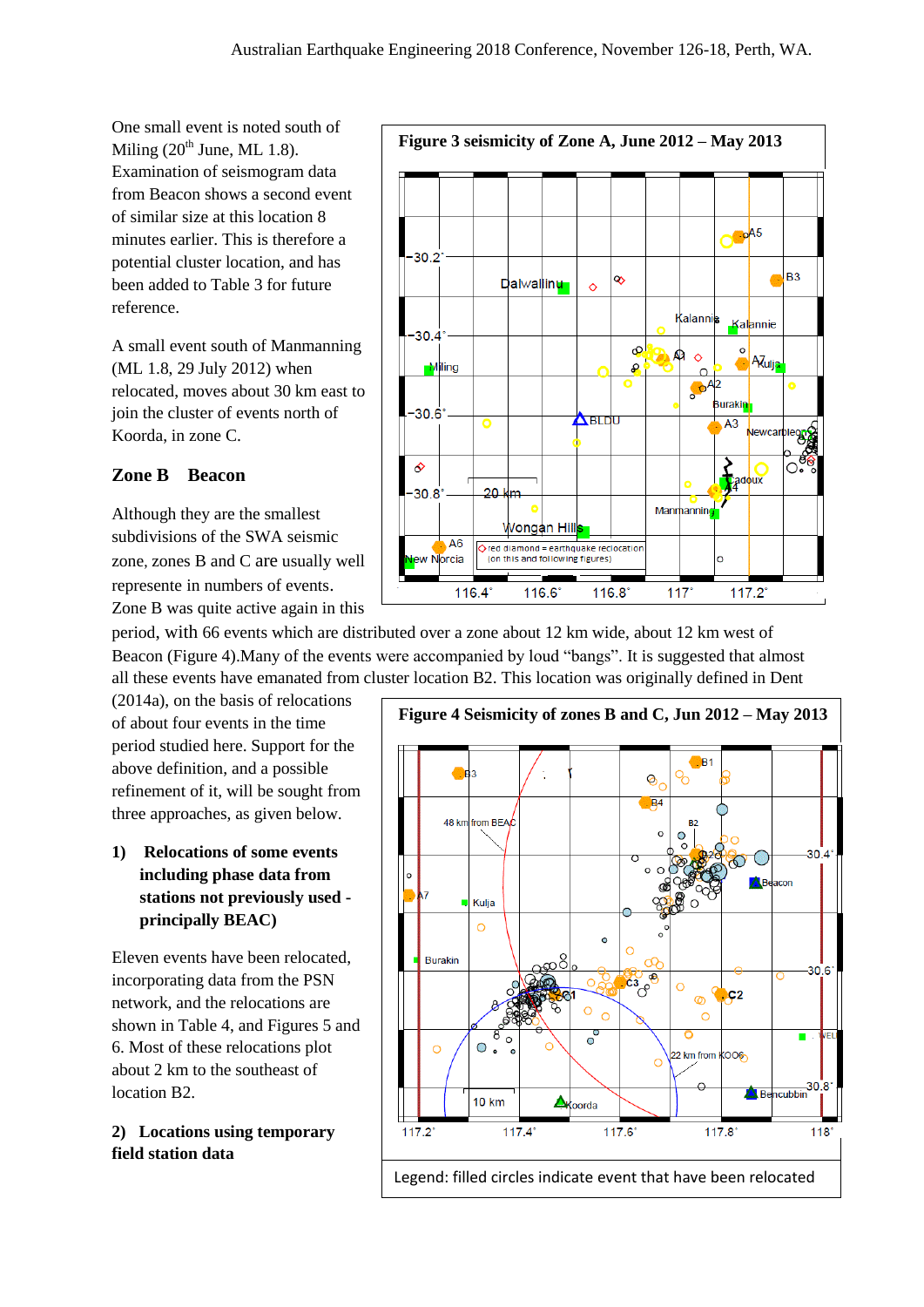Field stations (BEAW, BEAM and BEAS) were deployed at the locations shown in Figure 5 between 12 and 22 September 2012, although only the station BEAW operated for more than a few days. In this period, two events  $(12/9)$   $@$ 0608, ML 1.8 and 21/9 @ 0853, ML 2.5) were located by GA in the region, but the field stations also detected many smaller events. All had S-P times very close to 0.35 secs at the BEAW station (Table 5). The GA solution for the ML 2.5 event on 21 Sep.2012 is about 4 km west of the BEAW station. In the relocation (solution 1 in Appendix 1) the data from the BEAC and BEAW stations are given maximum



## **Table 3 Undefined events, June 2012 – May 2013**

| Location     |   | Zone Num- | <b>Max</b> | <b>Most active</b> | <b>Comments</b>                                    |
|--------------|---|-----------|------------|--------------------|----------------------------------------------------|
|              |   | ber       | Mag        | <b>Period</b>      |                                                    |
| S of Miling  |   |           | 1.8        | 20 Jun 2012        | -30.73 116.24 Extra event not GA-located           |
| N of Beacon  |   |           | 2.8        | Nov 2012           | $-30.31, 117.81$                                   |
| Bolgart      |   |           | 2.0        |                    | 18 Jun 2012 Correlates with events earlier in 2012 |
| W of York    | M |           |            |                    | 14 Aug 2012 Main shock and aftershock?             |
| N of Pingrup | Н |           | 2.6        | 6 Sep 2012         | May correlate with Lake Grace events?              |

weight, and a solution about 3 km deep, and about 0.2 km west of BEAW is obtained, and it is suggested that this is the better location. The difference is probably caused by discrepancies between the WA2 model and the true (unknown) earth model. The WA2 model has higher velocities than most earth models used in Australia, as might be expected, as it attempts to model the high velocity Australian shield (Bowman & Kennett (1993). More research is needed in order to define the best velocity model and thus obtain the best

solutions for these events.

### **3 Reviewing S-P times of events at BEAC**

Although S-P times from a single station cannot give an earthquake location, they can, if clearly recorded, give an accurate estimate of the hypocentral distance of a station from an earthquake. The cluster events from the B2 location all had very similar S-P times at BEAC, as shown in Table 6. The times averaged 1.42 secs, and were within 0.1 secs either side of this. This

## **Table 4 Beacon area relocations**

| Date/time   | New     | <b>New</b> | GA Lon  | <b>GA Lat</b> | Move |
|-------------|---------|------------|---------|---------------|------|
|             | Lon.    | Lat.       |         |               | (km) |
| 8 Jul 0920  | 117.751 | -30.435    | 117.793 | $-30.429$     | 4.7  |
| 9 Aug 0420  | 117.764 | -30.419    | 117.770 | -30.436       | 2.0  |
| 9 Aug 0433  | 117.773 | $-30.410$  | 117.836 | $-30.411$     | 7.0  |
| 28 Aug 0432 | 117.76  | $-30.415$  | 117.735 | $-30.427$     | 3.1  |
| 28 Aug 1942 | 117.769 | -30.417    | 117.773 | -30.438       | 2.4  |
| 12 Sep 0608 | 117.745 | -30.422    | 117.569 | -30.547       | 24   |
| 21 Sep 0853 | 117.747 | -30.418    | 117.707 | $-30.425$     | 4.5  |
| 18 Jul 1635 | 117.756 | -30.383    | 117.880 | $-30.405$     | 14   |
| 18 Jul 0920 | 117.751 | $-30.435$  | 117.794 | -30.429       | 2.0  |
| 08 Sep 0836 | 117.754 | -30.432    | 117.797 | -30.387       | 6.9  |
| 10 Nov 1711 | 117.792 | $-30.323$  | 117.721 | -30.367       | 9.0  |
| 14 Nov 2023 | 117.821 | -30.308    | 117.802 | $-30.322$     | 2.6  |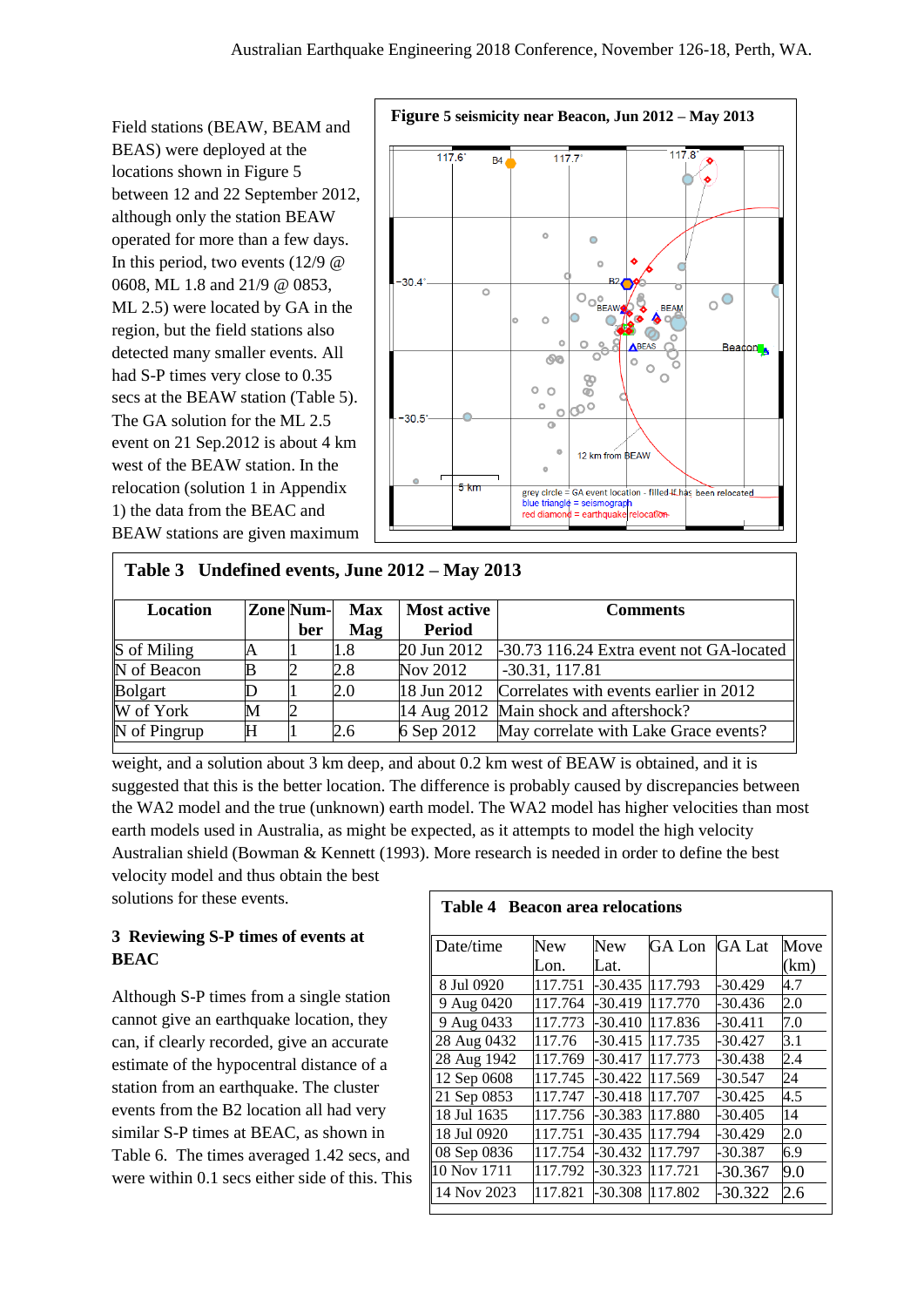indicates a hypocentral distance of 12 km,  $+/- 2$  km, according to tables presented in Dent (2012), which used the same earth model as has been used here. The GA locations for events noted in **Table 4** are indicated as filled circles on Figure 5, and many are relatively remote (>5km) from location B2. This discrepancy is interpreted as representing the uncertainties in the GA locations. The relocations of several events are plotted on Figure 5. They have mostly been assigned a shallow focal depth (2 km), and they fall very close to the expected 12 km distance from BEAC.

| $\mathbb{C}$ ode | Latitude   | Longitude | comment             | Opened - closed                 |
|------------------|------------|-----------|---------------------|---------------------------------|
| <b>BEAW</b>      | $-30.4181$ | 117.746   | S-P 0.35s. to B2    | Sep 08 Sep 23 2012              |
| <b>BEAM</b>      | $-30.425$  | 117.775   |                     |                                 |
| <b>BEAS</b>      | -30.448    | 117.755   |                     |                                 |
| <b>BEAC</b>      | $-30.4511$ | 117.869   | S-P 1.45s to B2     | Mar 2009 – Dec 2012             |
| KOO4             | $-30.6303$ | 117.604   | $S-P$ 0.2s. to $C3$ | $Nov - Dec 2011$                |
| KOO <sub>5</sub> | -30.664    | 117.541   | S-P 1.2s. to C1     | $29$ Sep $2012 - 03$ Oct $2012$ |
| KOO7             | $-30.701$  | 117.416   | S-P 1.0s. to C1     | 24 Sep 2012                     |

#### **Other events in Zone B**

There is one apparent outlying event, about 15 km NNW of Beacon, on 14 November (ML 2.8), and relocation confirms this position. Relocation of a smaller event (ML 2.2) on 10 November brings it close to the location of the ML 2.8 event. Both have S-P values close to 1.9 secs, and a third, small event on 10 November (estimated ML 1.3, detected only on the BEAC station) has a similar S-P value. This group of events is listed in Table 3 as a potential cluster location.

### **Zone C Koorda**

There were ~ 120 events in this zone. **Figure 4** shows a distinct NE trending cluster about 20 km north of Koorda, in the vicinity of cluster location C1. There were events originating from this location throughout the year; the largest was ML 3.3 in May 2013. As with location B2 discussed above, C1 was defined in Dent (2014a) on the basis of several relocations of events from the 2012-2013 period. Since its installation in February 2013, the PSN station at Koorda has been very useful in adding extra precision to epicentres in this region. The relocations (Table 7  $\&$  Figure 4) suggest the events are less scattered than they appear to be from the GA

| Table 6 A sample of S-P times recorded |  |
|----------------------------------------|--|
| at BEAC station                        |  |

| Date-time   | ML  | S-P  | <b>Comment</b>    |
|-------------|-----|------|-------------------|
| 2012        |     | sec  |                   |
| Jun 23@2133 | 2.2 | 1.42 |                   |
| Jun 28@1122 | 2.3 | 1.39 |                   |
| Aug 08@2222 | 2.1 | 1.46 |                   |
| Aug 09@0117 | 2.3 | 1.48 |                   |
| Aug09@0136  | 2.3 | 1.47 |                   |
| Aug09@0138  |     | 1.43 | not located by GA |
| Aug09@0738  | 2.6 | 1.45 |                   |
| Nov 10@1711 | 2.2 | 1.89 | different group   |
| Nov 14@2023 | 2.8 | 1.90 | different group   |

locations. The apparent northeast trend is reduced but is still evident. If real, the trend may indicate the orientation of a causative fault. This location is thought to be the same as a cluster of events between March and May 2005 (largest, ML 4.2).

Many of the events north of Koorda were recorded on the BEAC station and, also, during September 2012, on the temporary field station BEAW. They had consistent S-P times of about 5.4 secs at BEAC, which correlates with an epicentral distance of about 48 km (Figure 4), and 4.8 secs at BEAW.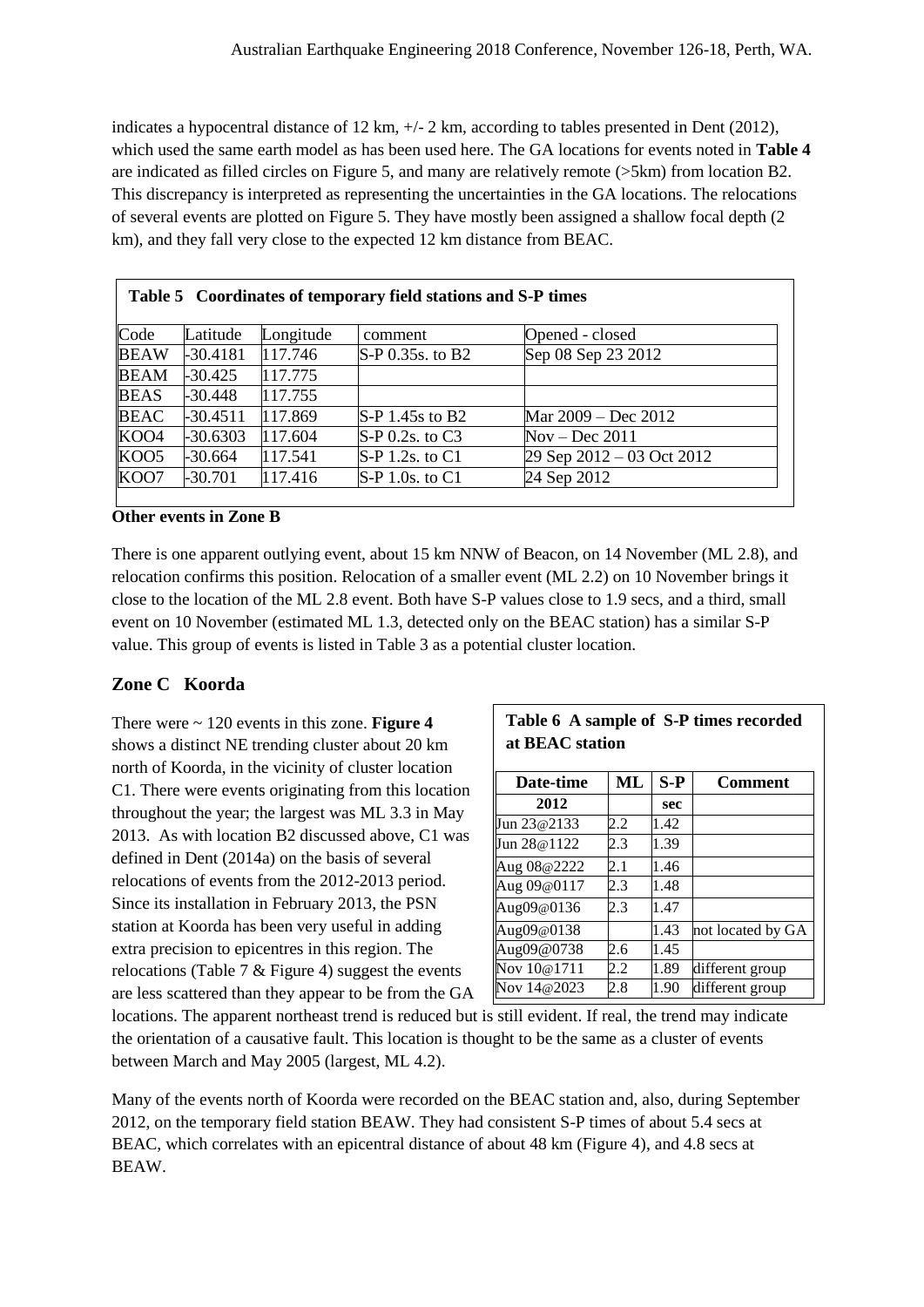Data from temporary field sites north of Koorda occupied in October 2012 can be used to estimate the correct location for cluster C3. Data were recorded at the sites indicated in Figure 5 and listed in Table 5. Several small events were recorded, but none of them was large enough to be located by the GA network. However, the S-P times can be used to estimate epicentral distances (Table 5) which leads to a good  $\Box$ 

#### **Table 7 Koorda area relocations**

| Date & Time  | <b>New Lon</b> | <b>New Lat</b> GA Lon |         | <b>GA Lat</b> | <b>Mag</b> |
|--------------|----------------|-----------------------|---------|---------------|------------|
| 17 July 2251 | 117.438        | $-30.624$             | 117.469 | $-30.629$     | $ML$ 2.4   |
| 27 Aug 0456  | 117.446        | $-30.613$             | 117.325 | $-30.731$     | ML 2.5     |
| 11 Sep 0804  | 117.423        | $-30.634$             | 117.352 | -30.738       | ML 1.4     |
| 30 Jan 1535  | 117.468        | $-30.622$             | 117.387 | -30.738       | ML 1.6     |
| 01 Feb 0949  | 117.451        | -30.597               | 117.427 | -30.65        | ML 3.2     |
| 21 Feb 0607  | 117.409        | -30.64                | 117.392 | -30.623       | ML 2.2     |
| 24 Mar 1411  | 117.432        | -30.638               | 117.446 | $-30.646$     | ML 2.1     |
| 17 May 1511  | 117.423        | $-30.637$             | 117.456 | $-30.619$     | ML 3.3     |
| 31 May 1921  | 117.624        | -30.634               | 117.552 | $-30.705$     | ML 1.9     |
| 16 Sep 2047  | 117.599        | -30.63                | 117.541 | $-30.72$      | $ML = ?$   |
| 18 Mar 0505  | 117.631        | -30.629               | 117.667 | -30.609       | ML 1.7     |

estimate of the probable epicentre, shown in Figure 4, and this estimate is notionally applied to the entire sequence of events.

Again, consistent S-P times of about 2.1 secs. were recorded, correlating with an epicentral distance of about 21 km (Figure 6), assuming a shallow focal depth. Using these derived epicentral distances, the intersection of the circles (Figure 6) suggests a common epicentre at 30.64°S, 117.43°E, which is about 3 km WNW of the location assigned to the events which occurred in 2013-2014 (location F in Dent (2014a), or C1 in Dent (2017). This may represent a better location for the C1 cluster.



#### **Other events in Zone C**

Figure 6 shows that several events plot near location C3 "NE of Koorda". Relocations of these events bring the events closer to C3, and these events have been assigned to that location. C3 was defined in Dent (2014a) on the basis of a relatively large number of events, many of which were felt, in late 2011 (Dent, 2012). Figure 6 indicates some of these earlier earthquakes (yellow circles in the vicinity of C3 on Figure 4),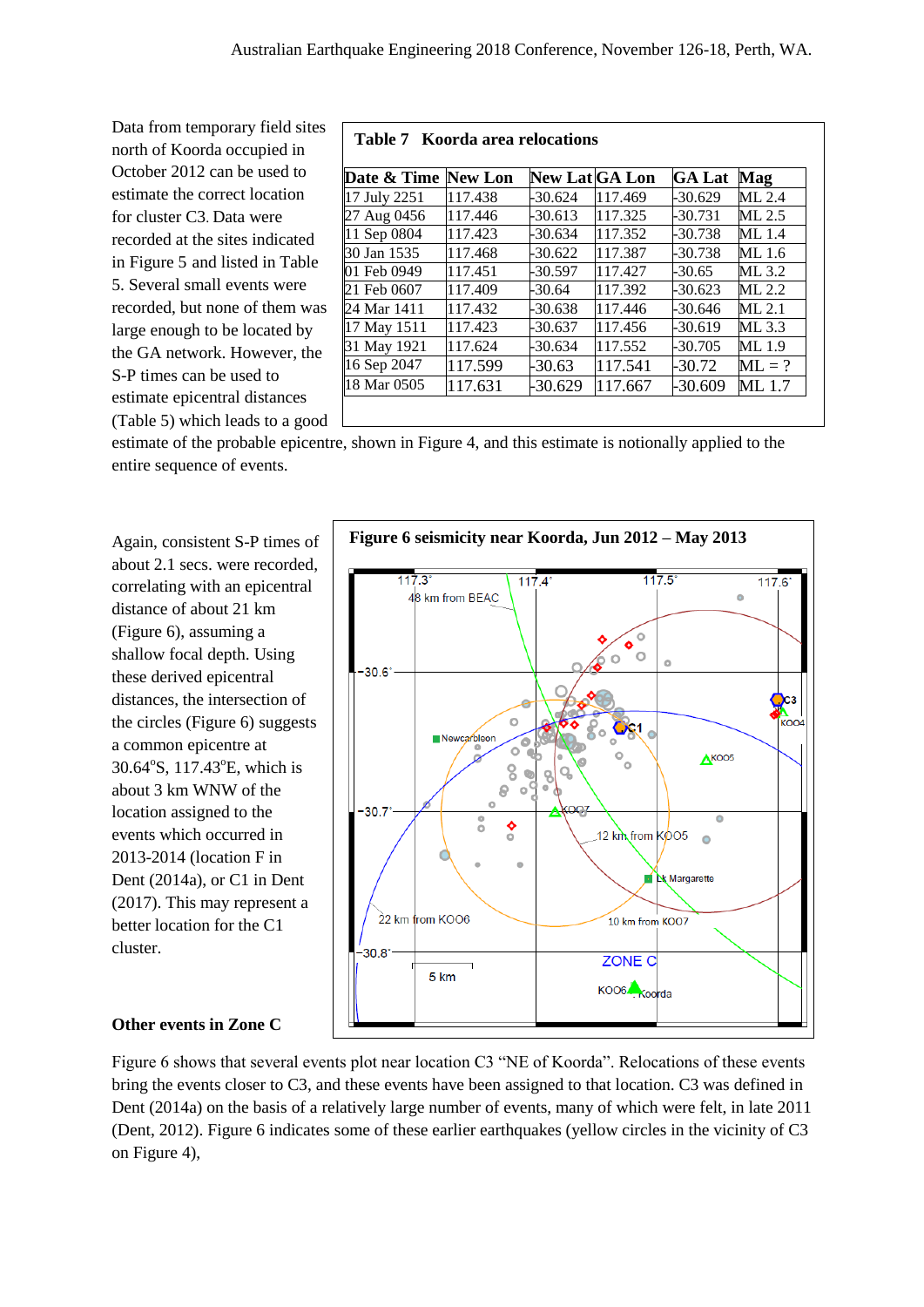## **Zone L Bonnie Rock**

There are only three events in this zone. Two events in August 2012, both ML 2.4, were near Location L1. Relocations bring them closer together, and also closer to L1 (Figure 7). Location L1 was active in 2001, and was well-constrained because of a temporary deployment of seismographs by GA (Dent & Collins, 2017). The August 2012 events are shown in Table 2 as belonging to that cluster location. The third event (2 December, ML 2.2) is poorly located, but could belong to a cluster (L3) near Welbungin, noted by Dent & Collins (2017).

## **Zone D Wyalkatchem**



Two events occurred near Nungarin

on 4th August 2012, near cluster D4 noted in the 2016-17 report. Figure 8 shows events that occurred near there in the previous 12 months. The GA database shows an ML 3.0 on 21 April 2012. The August events are assigned to D4 in Table 2.

Three events occurred southeast of Wyalkatchem between September and December 2012 (largest ML 2.6 on 9 December). They have been assigned to cluster D8, defined in Dent (2017).

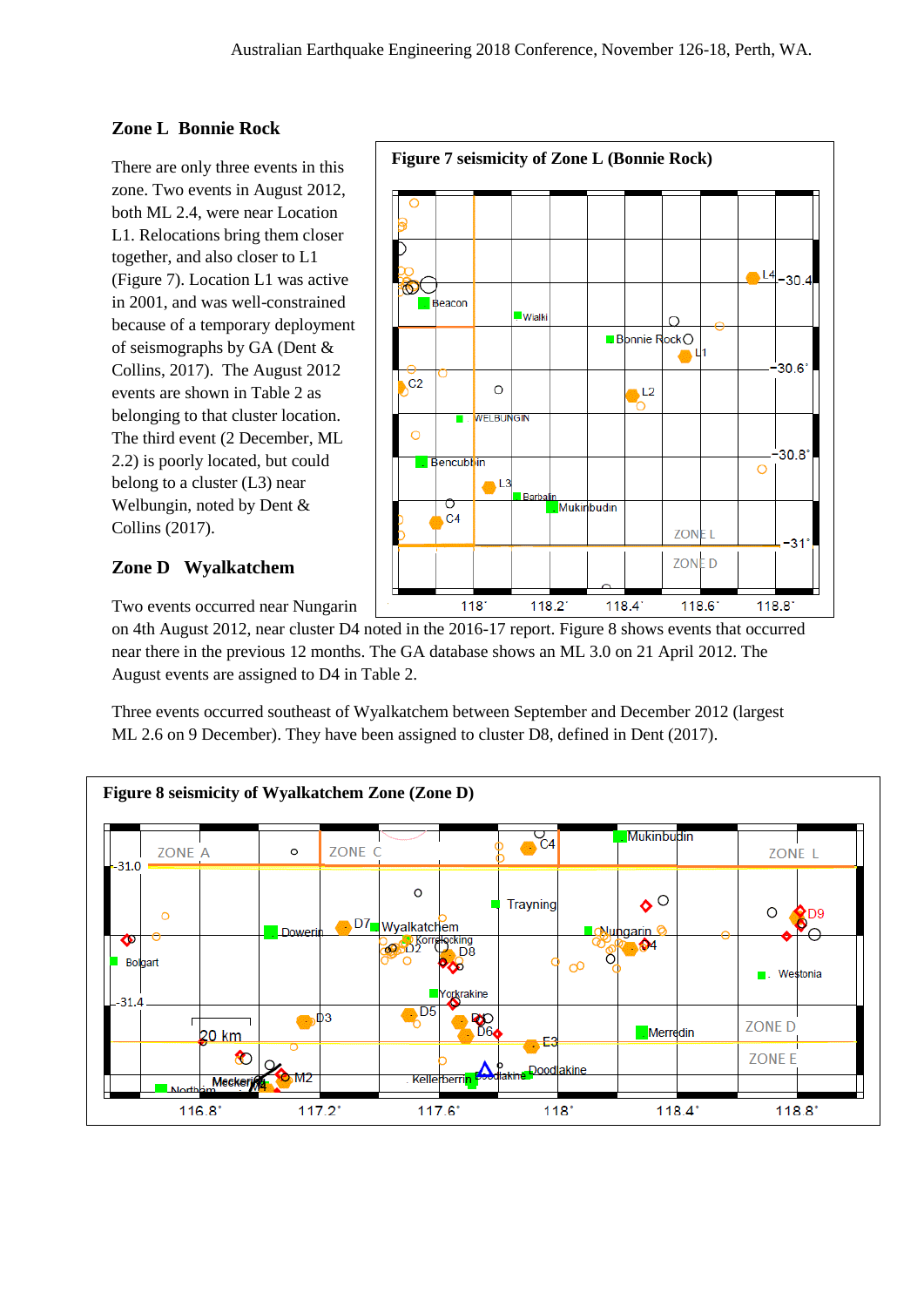Three events occurred north of Kellerberrin in September 2012 (largest ML 2.3). They are grouped in time, but relocations (using limited extra data) only bring them partly together. They are close to  $(<$   $\sim$  5 km) two cluster locations, D1 and D6, and are tentatively assigned to location D1. This uncertainty demonstrates the need for quality locations to assist in seismic interpretation.

A group of three events north and northeast of Westonia, between 25th April and  $4<sup>th</sup>$  May 2013 (largest Ml 2.5), has been assigned to a new cluster location, D9.

In the west of the zone, a small event (ML 2.0) near Bolgart in June 2012 appears isolated, but Figure 8 indicates there were two other small (largest ML 2.0) events near that earthquake in the preceding period. This, like the "Miling" event in Zone A, is called a "potential" cluster, and added to Table 3. Note that there was a large but poorly located event near Bolgart (ML 5.1) in 1952.

## Z**one E Kellerberrin**

There are seven small events in this zone (largest ML 2.1). Two are quite isolated, but plot close to cluster locations E1 and E2 (Figure 9), and are here assigned to those locations. Another small, isolated event plots about 10 km NE of Kellerberrin. The remaining four events form a group northwest of Quairading, three of which were relocated. The relocation of one of them (07 Feb 2013@0216 U.T.) is shown in Appendix 1. These relocations move the events about 4 km southwards, and a (new) cluster location is suggested at 31.98°S, 117.25°E, called E4. This location is only about 4 km distant from the centre of an earthquake cluster in January1992, reviewed in Dent & Collins, (2018) It was suggested in that report that all seismicity near this location may be related to a period of stronger activity between July and October 1967, when five (poorly located) magnitude 4 events were recorded southwest of Quairading.



**Zone M Meckering**

Events near Meckering are not particularly clustered in time, except for two small events (ML 1.6 & 1.7) which were 20 minutes apart on  $17<sup>th</sup>$  June 2012. They plot close to cluster location M3 (Figure 9), to the east of the Meckering fault, and are assigned to that location in Table 2. The remaining events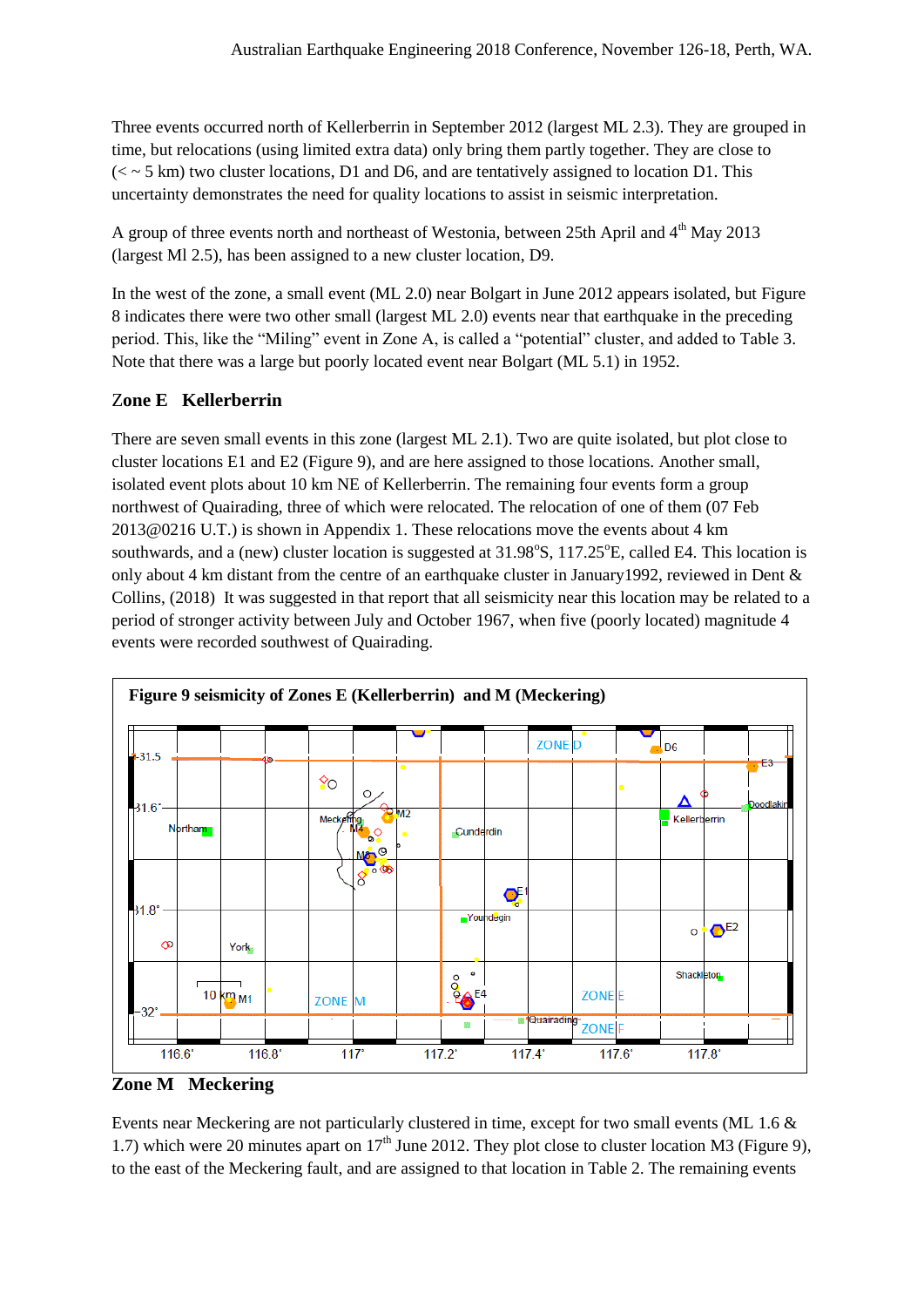are not assigned to a cluster location, although some of them are close to locations M2 and M4. Being close to a known large seismogenic fault, different mechanisms may apply in this region. It might be expected that earthquakes could originate along the length of the fault, and the region needs closer investigation when the collection of good epicentres is larger.

There were two events an hour apart on  $14<sup>th</sup>$  August 2012 (ML 2.5, 2.1) in the far west of the zone, about 20 km west of York. These two events may be categorised as a simple mainshock/aftershock sequence, rather than a cluster, and are noted in Table 3.

## **Zone F Brookton-Hyden**

There was a group of 32 earthquakes north of Hyden, between December 2012 and May 2013. Ten of these events occurred on 3<sup>rd</sup> March, including the largest event of the year, ML 3.4. Earthquakes near Hyden are difficult to locate, because they are outside of the SWA network. In addition, the station at Kambalda seems to have been unserviceable for much of 2012 and 2013. Fortunately, some of the events were recorded at the PSN stations Kulin, Pingelly, and Gnowangerup, and the S-P times of many events have been measured and noted in Appendix 2. The Pingelly S-P times suggest the events can be put into two groups: those with S-P times about 21 secs, and those with S-P times about 26 s.



The first group, of 12 events, (December 2012 – February 2013, largest ML 2.6), plot near cluster F1, 20 km north of Hyden. The events of March 2013, and later, fall into the second group, and plot about 45 km northwest of Holt Rock, or 40 km northeast of Hyden. A new cluster centre has therefore been defined as F6 in Table 2, north of Holt Rock. This is the most significant of the newly defined clusters in the 2012-2013 period.

Examination of the seismograms indicates that the large event in the F6 group (ML 3.4,  $3<sup>rd</sup>$  March, at 2136 UTC) is actually a double event. The first event of the doublet has an origin time the same as the GA located event and is probably smaller,  $ML \sim 2.3$ . The larger event cannot be located accurately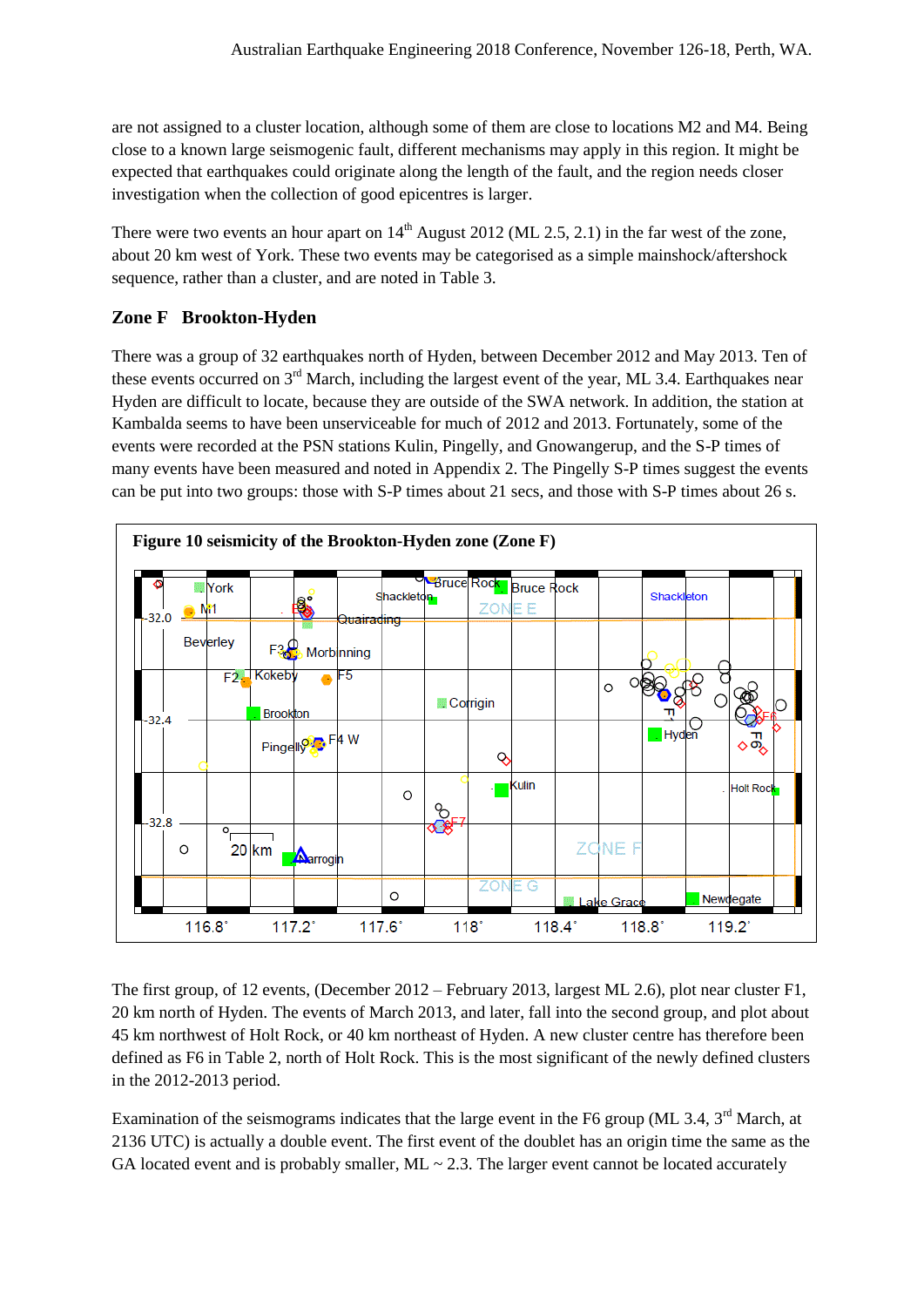because its trace overprints the earlier event, and appears to have an origin time about 20 secs later than the first event.

A group of four events between January and May 2013 (largest ML 2.2) is observed southwest of Kulin. They have been relocated and three plot close to each other, and a new cluster location (F7**)** is defined in Table 2 at the approximate centre of these events. The fourth event was recorded by only three stations, and its location is therefore unreliable but it could belong with the others in F7.

Two events in the northwest of the zone (largest ML 2.3 on  $22<sup>nd</sup>$  May 2013) correlate well with cluster centre F3 ("Morbinning"), discussed in more detail in Dent (2018). A small event on 27 May 2013, east of Pingelly, is very close to cluster centre F4.

## **Zone G Katanning**

There were seven events in this zone. The largest event was ML 2.6, north of Pingrup, on  $6<sup>th</sup>$ September 2012. This event appears isolated, although there are many other (poorly located) events near it in other years. The event has been added to Table 3 as future work may indicate a cluster centre in its vicinity.



The next largest was ML 2.4 northwest of Gnowangerup, on 19 April 2013. This event also appears isolated, but, as noted in Dent (2017), its location correlates with a cluster of small events in 2016 (none located by GA). It also correlates with a cluster of three events in November 2017 (largest ML 2.4), and is close to GA's location of an ML 3.7 event in October 1996 (-33.9, 117.909). It is here defined as a new cluster location, G5 (Table 2).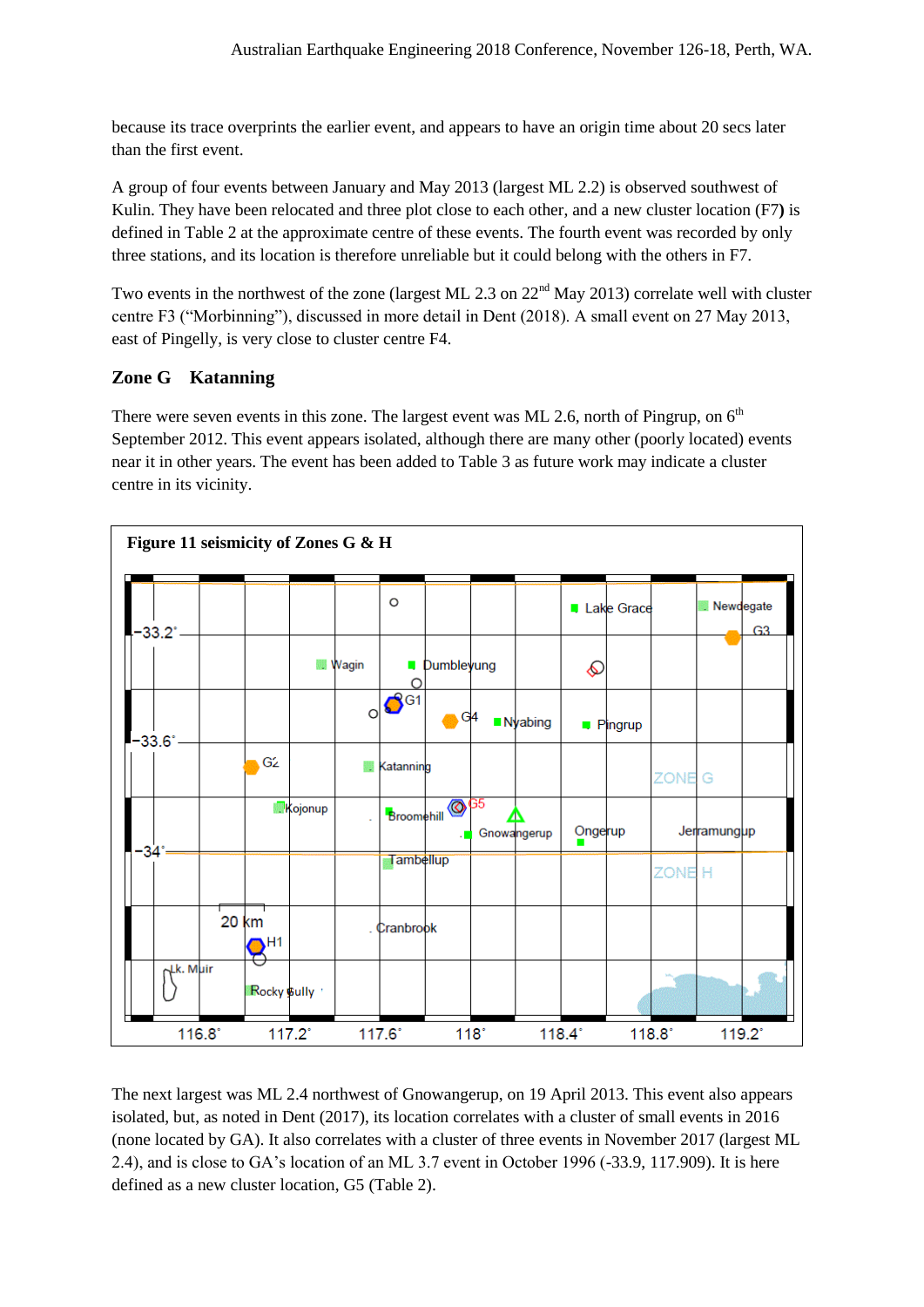The remaining four relatively small events (largest ML 2.2) in the Katanning zone are grouped southwest of Dumbleyung. The location uncertainties leave open the possibility that they come from location G1, which was quite active in July 2013, and partially monitored by a field instrument (Dent, 2014b).

## **Zone H Cranbrook**

This zone achieved prominence when a magnitude 5.7 event occurred east of Rocky Gully in September 2018. However, in the time period June 2012 to May2013, there is only one event in the zone, an ML 2.6 event on 22 May 2013, north of Rocky Gully, or about 40 km east of the September 2018 event. Although the ML 2.6 appears isolated, a review of the GA catalogue suggests it was part of a cluster of eight located events, which commenced in March 2012 with an ML 2.9 event, and continued until November 2013. The group was defined as cluster location T in Dent (2014a), later renamed to H1. Over the six years between 2012 and 2018, this is the only cluster to be defined in zone H. However, the GA earthquake catalogue shows earlier clusters in zone H, eg  $\sim$ 40 km SW of Kojonup in May 1996 (largest event ML 3.0) and ~ 10 km east of Tambellup in October 1999 (largest event ML 2.5).

### **Lake Muir area seismicity**

Note that an ML 2.7 event which occurred three days after the interval studied here (ie, on 3 June 2013) was only about 10 km west of the location of the September 2018 ML 5.7 Lake Muir event. Considering location uncertainties, they could be co-located. However, a search back to 1980 shows it is the only previous event in the close proximity to Lake Muir. It can be stated that, unlike the Meckering region, which experienced many small cluster episodes in the decades prior to the magnitude 6.5 1968 event (Everingham, 1968, Gordon & Lewis, 1980), the 2018 Lake Muir event did not have any significant prior seismic activity.

## **3 Discussion**

The analysis above has assigned  $\sim$ 253 events, or over 90% of the located seismicity between June 2012 and May 2013, to 21 cluster locations. Only six of these locations have not been defined before, and the other 15 are found within a group of 44 cluster centres as listed in Dent (2017). Another five locations are noted as "provisional" cluster locations, and it is intended to watch for future activity at these locations.

The most active centres of the year, C1 near Koorda and B2 near Beacon, belong to relatively longlived cluster centres which have been defined previously. The most significant "new" cluster centre is that north of Holt Rock (east of Hyden), and it is relatively close to another previously defined centre, F1. Difficulties in location in this region at the edge of the zone means that the possibility remains that they represent just one cluster location. This demonstrates the high degree of clustering in the region, and the possibility of repeating seismicity raises the prospect of some degree of prediction for seismicity in the region.

Many of the clusters which are closely spaced also seem to demonstrate contemporaneous activity, examples being the "north of Hyden" location (F1) and the "north of Holt Rock" location (F6) (active between February and March 2013, and about 25 km apart), and also the locations west of Beacon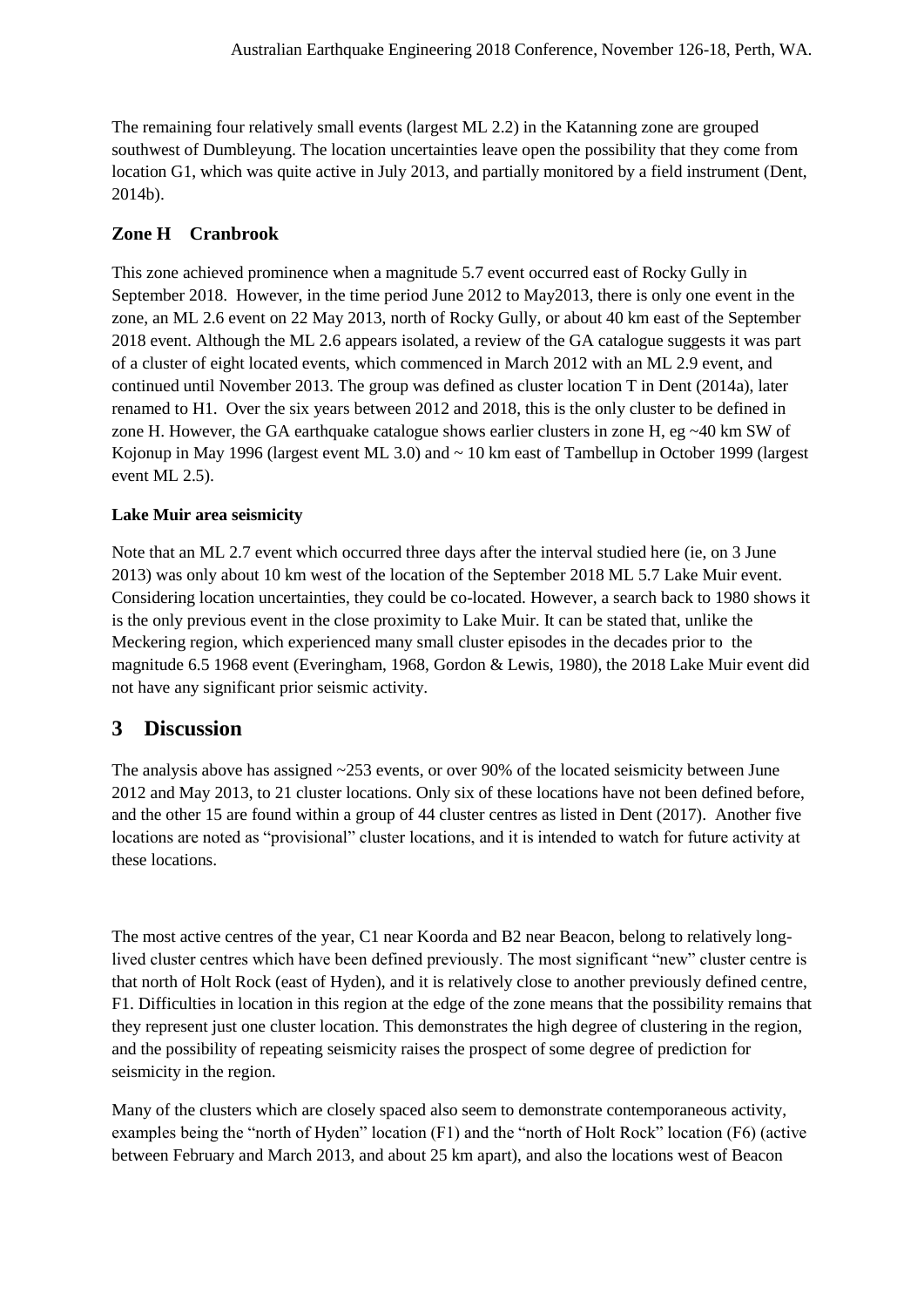(B2) and "north of Koorda" (C1), both active throughout much of the 12 month period, and about 40 km apart.

These earlier seismic clusters, with a few exceptions, also occurred within the period June 2013 to May 2017. The exceptions are cluster centres  $A1 - A4$ , which are identified from activity northwest to southwest of Cadoux in 2001 (Leonard & Boldra, 2001), cluster centre D1, from activity north of Kellerberrin in 1996 and 1998 (Dent, 2011), and M1, from activity south of York in 1992.

These cluster centres in general have exhibited activity over periods of longer than a year. In the case of some of the more significant cluster centres (e.g. A2, Burakin, B1, Beacon) the largest event (or events) are near the start of the sequence, and in that sense they seem to be long aftershock sequences. In others, e.g. Bonnie Rock, it may be that significant seismicity occurred at the location more than 20 years ago. Seismicity near Meckering of course may be related to the M 6.5 event there in 1968, and this may also be true, but less definite, in the case of seismicity near Cadoux. Other early significant earthquakes in the region, e.g. Gabalong in the 1950s, Nourning Spring (1963) and Calingiri (1971) may also be related to modern day clustered seismicity. Some of these centres may yet be identified, as this study has been focussed around seismicity of the region between 2012 and 2018. It is also possible that some of the seismic clusters represent remnant activity from large earthquakes which occurred prior to records being kept. No clear correlation with neotectonic features in the region, as noted in the Neotectonic Features Database on the GA website, or fault scarps shown in Clark et al,. (2012) is yet apparent. It is possible that a review of geomorphological features in the vicinity of cluster centres identified by this research, will lead to the addition of new features.

It is important to note that even a single event can be considered a cluster event, if it coincides with a previously defined cluster location. However, if the locations are poor, the connection may not be apparent.

The monitoring capability in the south coast region of WA, east of the eastern boundary of the SWA zone (at 119.5 $\textdegree$ E) is poor, and smaller events ( ie  $\lt \sim$  ML 2.0) could easily go undetected. A recent (August-September 2017) earthquake cluster north of Ravensthorpe (about 30 events, largest ML 3.5) is about 50 km east of the eastern boundary of the SWA zone, but has all the characteristics of clusters inside the zone. An extension of the zone boundaries, in this area at least, seems warranted.

## **4 Acknowledgements**

We would like to acknowledge the help and dedication of the numerous land-owners and others who have hosted and help maintain the PSN seismographs in WA. Particular thanks applies to Bill Shaw, George Storer, Lucy Graham and Dale Andrews.

## **5 References**

Bowman, J. R. and Kennett, B.L.N. (1993) The velocity structure of the Australian shield from seismic travel times. *Bull. Seismol. Soc. Am.* 83 (1): 25-37, 1993.

Clark, D.A., McPherson, A. & Van Dissen, R., (2012). Long-term behaviour of Australian stable continental region (SCR) faults. *Tectonophysics*, 566-567, 1-20.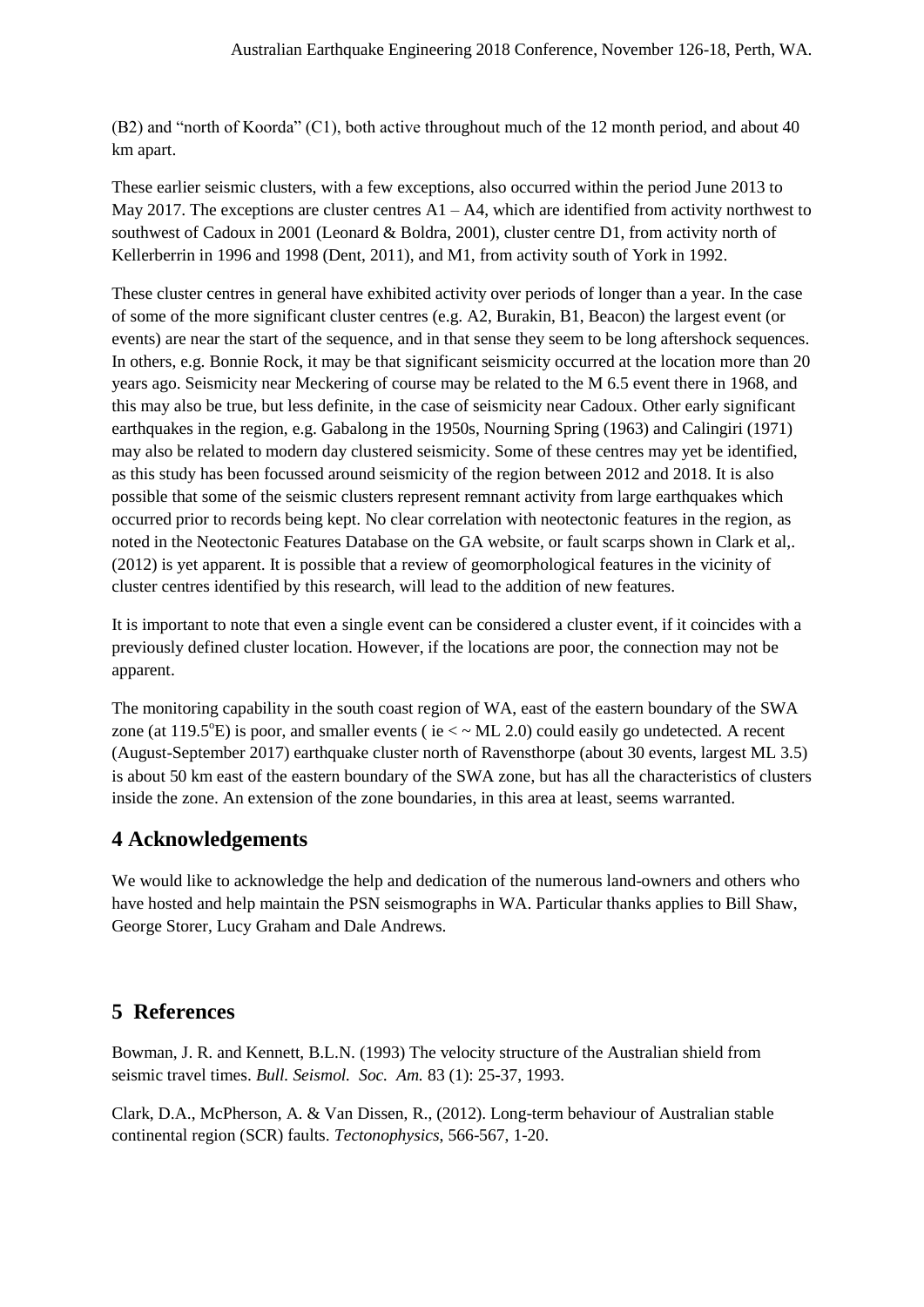Dent, V.F., (1989). Computer generated crustal models for the southwest seismic zone, Western Australia. *Bur. Min. Res. Aust. Report* 1989/43.

Dent, V.F. (2011).The Yorkrakine, W.A. seismic deployment, April – May 1996. *Proc. AEES 2010 Conference*, Barossa Valley.

Dent, V. F., (2012) Evidence for shallow focal depths and denser locations for three southwest seismic zone earthquake clusters, 2011. In *Proc. AEES 2012 Conference*, Gold Coast, Qld

Dent, V. F., (2013). Using the "PSN" network in southwest Australia to improve earthquake locations in the region. AEES 2013, Hobart.

Dent, V. F. (2014a) Earthquake clusters in southwest Australia in 2013-2014. In *Proc. AEES 2014 Conference*, Lorne, Vic.

Dent, V. F. (2014b) Pinpointing the Dumbleyung, West Australia earthquake cluster of 2013-14. In *Proc. AEES 2014 Conference*, Lorne, Vic.

Dent , V.F. (2015) Clustered seismicity in the Southwest Australia seismic zone, 2014-15. In *Proc. AEES 2015 Conference*, Sydney, N.S.W .Dent V.F., (2016) A preliminary map of cluster locations in southwest Western Australia, 1990 –2016 in *Proc. AEES 2016 Conference*, Melbourne, Vic.

Dent, V.F., (2017) Earthquake clusters in the southwest Australia seismic zone, June 2016- May 2017. In *Proc. AEES 2017*, *Conference*, Canberra.

Dent V.F., & Collins C.D.N., (2017) A review of seismicity in the Mukinbudin Bonnie Rock area of WA. In *Proc. AEES 2017 Conference*, Canberra ACT

Dent, V. F., Harris, P, and Hardy, D., (2010). A new seismograph network in the southwest seismic zone of Western Australia. In *Proc. AEES 2010*, Conference, Perth.

Dent, V.F.,& Collins, CD.N. (2018) Seismicity of the Quairading area, Western Australia, with special reference to an earthquake cluster in 1992. In *Proc. AEES 2018*, *Conference*, Perth.

Doyle, H. A. (1971). Seismicity and structure in Australia. *Bull. Of the Royal Soc. Of New Zealand,* 9 149-152.

Everingham, I. B., (1968). Seismicity of Western Australia. *Bur. Min. Res. Aust. Report* 132.

Gordon, F.R. & Lewis, J.D., (1980) The Meckering and Calingiri earthquakes October 1968 and March 1971. *Geol. Surv. West. Aust. Bulletin 126*

Kennett B. L. N & Engdahl, 1991. Travel times for global earthquake location and phase identification Geophys. J. Int. 105 (1991).

Leonard, M. & Boldra, P., (2001). Cadoux swarm September 2000 – an indication of rapid stress transfer? In *Proc. AEES 2001*, Conference, Canberra.

Leonard, M. (2008). One Hundred Years of Earthquake Recording in Australia. *Bull. Seismol. Soc. Am. 98*, 1458–1470.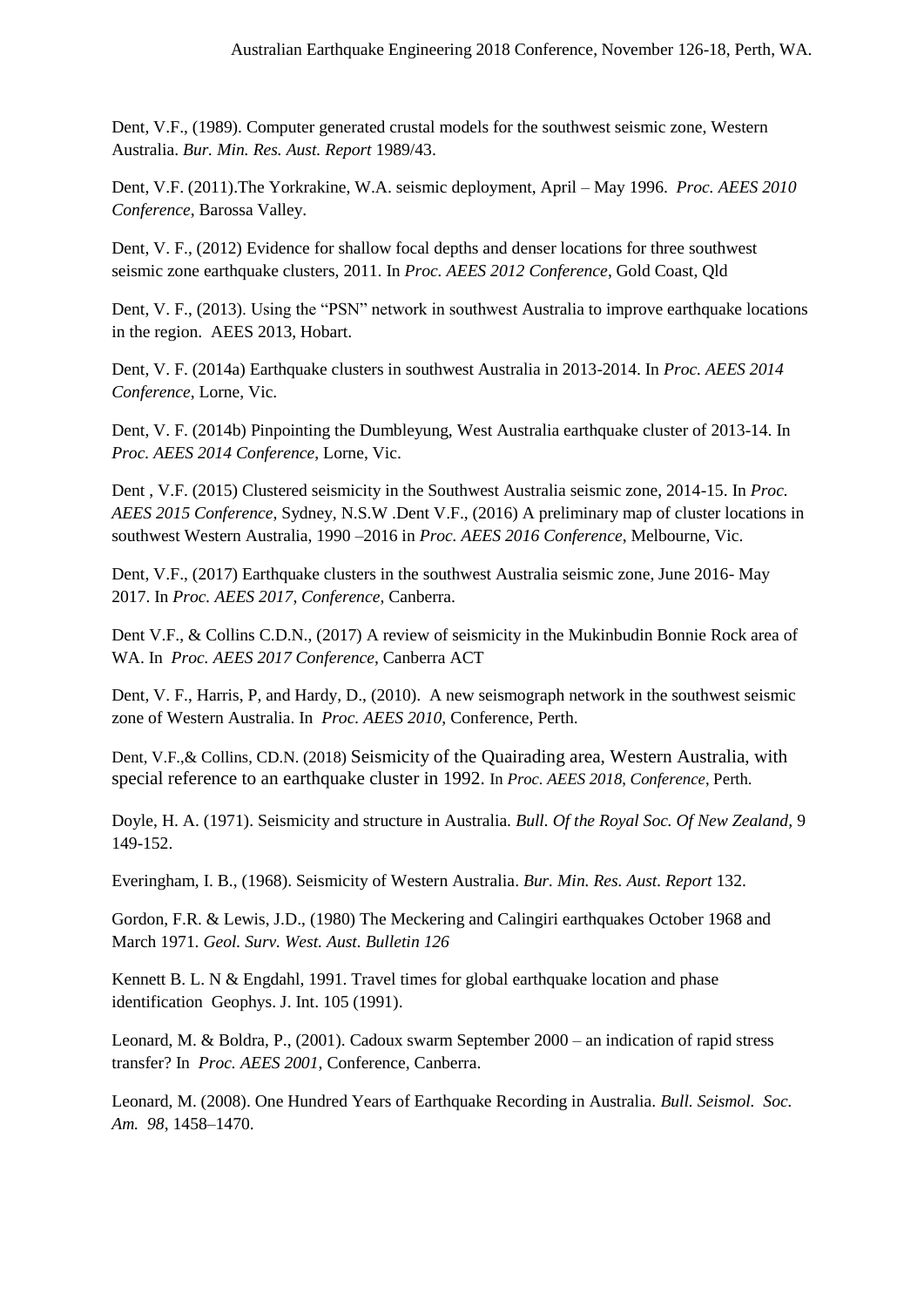# **Appendix 1 – sample EQLOCL solutions using PSN seismograph data**

**(a Solution for 21 Sept 2016 Beacon event, with maximum weight for close station arrivals (the suggested best location)**

| Date                            | 2012-09-21                     |              |                           |                |                              |                    |              |
|---------------------------------|--------------------------------|--------------|---------------------------|----------------|------------------------------|--------------------|--------------|
| Origin Time                     | 0853<br>8.41                   | $\pm$        | 4.14                      |                |                              |                    |              |
| Zone                            | 50                             |              |                           |                |                              |                    |              |
| Easting                         | 571.72                         | $^{+}$       | 24.66                     |                | Longitude                    |                    | 117.747      |
| Northing                        | 6634.36                        | $+$          | 45.15                     |                | Latitude                     |                    | $-30.421$    |
| Depth                           | 2.99                           | $+$          | 69.45                     |                |                              |                    |              |
| Arrival times                   | 8<br>$=$                       |              | $S.D. = 0.049$            |                |                              | $Seismography =$   | 5            |
| Nearest recorder $=$            |                                | $0.2$ km     | Gap                       | $= 120.3$ deg  |                              | $Accuracy = A$     |              |
| Effects Code                    | $=$                            |              | $Imax =$                  | $\overline{0}$ | Fault $=$                    |                    |              |
| 0 km                            | W (252 deg) of BEAW            |              |                           |                |                              |                    |              |
| WESTERN AUSTRALIA               |                                |              |                           |                |                              |                    |              |
| 248 km NE                       | (47 deg) of PERTH              |              |                           |                |                              |                    |              |
| 12 km                           | W (285 deg) of Beacon          |              |                           |                |                              |                    |              |
| No magnitudes known             |                                |              |                           |                | Assign ML                    | 2.5                |              |
| DATA USED                       |                                |              |                           |                |                              |                    |              |
| Code<br>Wave                    | AΤ<br>$+$                      | WТ           | CT                        | DT             | Dist<br>Azim                 | Ad                 | Ae           |
| $S - P$<br><b>BEAW</b>          | 0.37<br>5.00                   | 0.79         | 0.37                      | $-0.00$        | 0.2<br>72                    | 0.0                | 0.0          |
| <b>BEAC</b><br>$S - P$          | 1.50<br>0.10                   | 1.48         | 1.43                      | 0.07           | 12.2<br>106                  | 0.0                | 0.0          |
| <b>BEAC</b><br>P                | 10.45<br>0.10                  | 1.48         | 10.47                     | $-0.02$        | 12.2<br>106                  | 15.1               | 15.1         |
| <b>BLDU</b><br>P                | 0.10<br>25.02                  | 1.26         | 25.03                     | $-0.01$        | 101.8<br>257                 | 1.9                | 1.9          |
| <b>BLDU</b><br>S                | 1.00<br>36.60                  | 0.71         | 36.55                     | 0.05           | 101.8<br>257                 | 1.9                | 1.9          |
| KLBR<br>$\mathbf P$             | 1.00<br>29.50                  | 0.78         | 29.54                     | $-0.04$        | 129.8<br>179                 | $-30.8$            | 30.8         |
| S<br>KLBR                       | 1.00<br>44.30                  | 0.70         | 44.27                     | 0.03           | 129.8<br>179                 | 1.5                | 1.5          |
| MORW<br>$\mathbf P$             | 0.20<br>42.12                  | 1.02         | 42.08                     | 0.04           | 311<br>223.0                 | $-40.6$            | 40.6         |
|                                 |                                |              | 8 times used, $S = 0.049$ |                |                              |                    |              |
| Deferred Data                   |                                |              |                           |                |                              |                    |              |
| MORW<br>$\mathbf S$             | 1.00<br>67.40                  | 0.67         | 66.56                     | 0.84           | 223.0<br>311                 | $-40.3$            | 40.3         |
| <b>MUN</b><br>$\mathbf{P}$      | 0.20<br>42.80                  | 1.02         | 42.50                     | 0.30           | 226.5<br>219                 | $-40.6$            | 40.6         |
| S<br><b>MUN</b><br>$\, {\bf P}$ | 1.00<br>68.10<br>0.20<br>49.50 | 0.67<br>1.00 | 67.28<br>49.38            | 0.82<br>0.12   | 226.5<br>219<br>282.0<br>189 | $-40.3$<br>$-40.6$ | 40.3<br>40.6 |
| NWAO<br>S<br>NWAO               | 1.00<br>78.84                  | 0.65         | 78.97                     | $-0.13$        | 282.0<br>189                 | $-40.3$            | 40.3         |
| MEEK<br>$\mathbf{P}$            | 67.56<br>0.30                  | 0.89         | 67.46                     | 0.10           | 427.6<br>11                  | $-40.6$            | 40.6         |
| S<br>MEEK                       | 109.50<br>1.00                 | 0.63         | 109.68                    | $-0.18$        | 427.6<br>11                  | $-40.3$            | 40.3         |